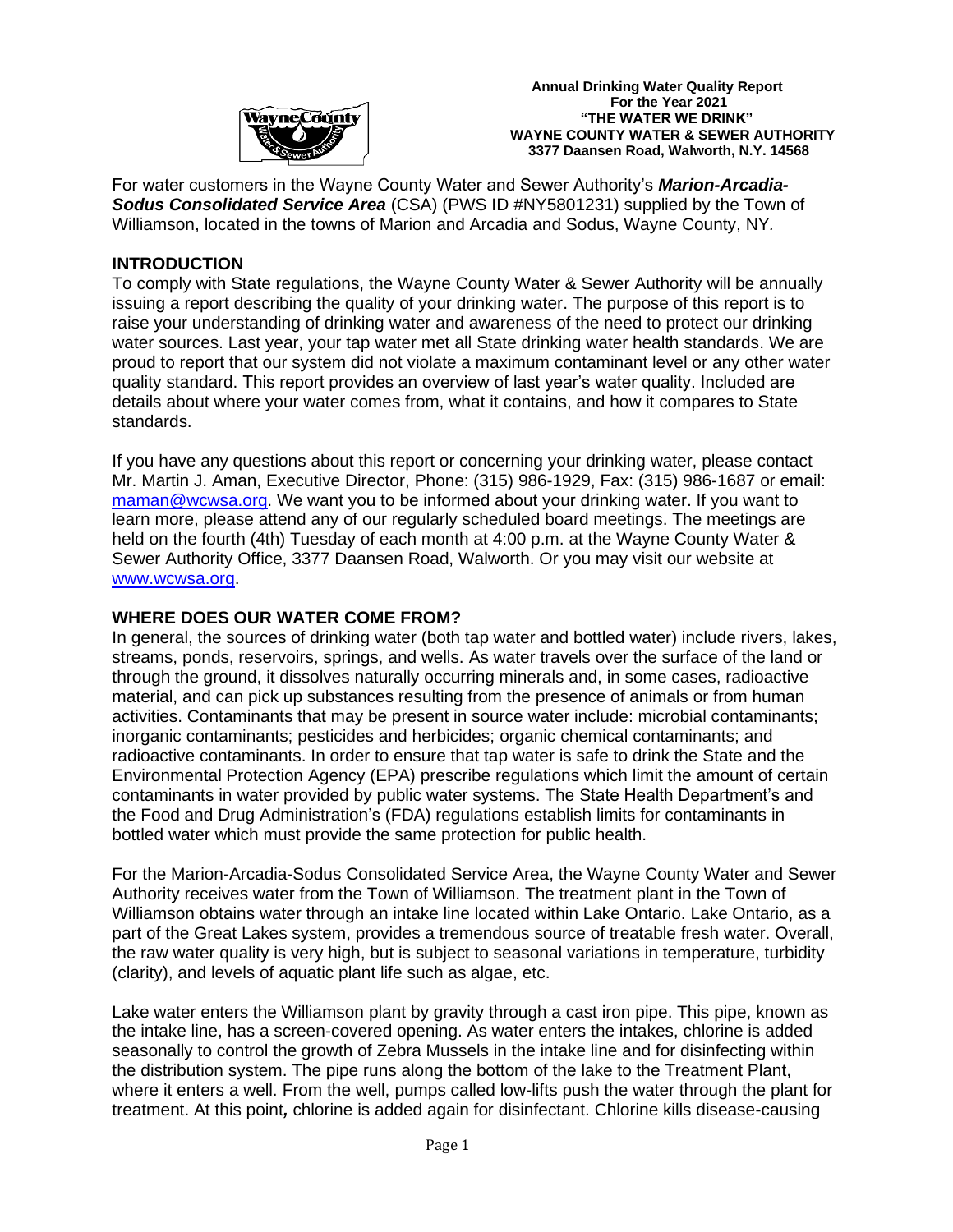microorganisms. A chemical is also added for coagulation as the water enters a large tank called a clarifier. The chemical causes fine microscopic particles suspended in the water to coagulate into larger particles that settle out and are removed from the tank. Activated carbon is added during the warmer months to help control taste and odor, which becomes prevalent when the lake water temperatures rise promoting the growth of Blue/Green Algae. Following the clarifier, the water goes into the filter beds. The filter beds are made up of 12" of anthracite coal, 12" of mixed sand, 3" of fine gravel and supported by porous plates. The water flows down through the beds removing the remaining fine particles. From that point the finished water is pumped out of the plant to the distribution system. As it leaves the plant, fluoride is added for dental health. The Treatment Plant is not automated so it is manned during the hours of production. It is possible to treat 3.7 million gallons of water a day if needed. During the treatment process the water is monitored and tested continually throughout the whole process.

# **SOURCE WATER ASSESSMENT PROGRAM**

A report was completed under the New York State Department of Health's (NYS DOH) Source Water Assessment Program (SWAP). The purpose of this program is to compile, organize, and evaluate information regarding possible and actual threats to the quality of Public Water Supply (PWS) sources. The information contained in assessment reports will assist the State in overseeing public water systems and help local authorities in protecting their source water quality. It is important to note that source water assessment reports estimate the potential for untreated drinking water sources to be impacted by contamination. These reports do not address the safety or quality of treated finished potable tap water.

The source water assessment reports are based on reasonably available information, primarily from statewide databases. Although efforts have been made to check each source water assessment report for accuracy, the large scope of this program and the nature of the available data will make the elimination of all errors from these reports nearly impossible. The Great Lakes' watershed is exceptionally large and too big for a detailed evaluation in the SWAP. General drinking water concerns for public water supplies which use these sources include: storm generated turbidity, wastewater, toxic sediments, shipping related spills, and problems associated with exotic species (e.g. zebra mussels- intake clogging and taste and odor problems). This summary is based on the analysis of the contaminant inventory compiled for the drainage area deemed most likely to impact drinking water quality at this PWS intake.

# **FACTS AND FIGURES**

This water system serves approximately 6,000 people through 2,000 service connections. The total water purchased by W.C.W. & S.A. in 2021 for the Marion-Arcadia-Sodus Consolidated Service area was approximately 119 million gallons. The amount of water delivered to customers was approximately 93 million gallons, the unsold water being water used for flushing of mains on new construction projects and water used for firefighting and flushing of mains, as well as water lost through leaks, slowed meters, unauthorized use of water, etc. In 2021, water customers were charged \$4.70 per 1,000 gallons of water, and a \$25.00 basic service charge per quarter. This rate would result in an annual water charge of \$335.00 for a customer using 50,000 gallons per year, an average use for a family of three. \*\*\*The basic service charge reflects a  $\frac{3}{4}$ " – 1  $\frac{1}{2}$ " meter; meters larger than 1  $\frac{1}{2}$ " have a basic service charge based on size and type of meter.

# **ARE THERE CONTAMINANTS IN OUR DRINKING WATER?**

As the State regulations require, we routinely test your drinking water for numerous contaminants. These contaminants include: total coliform, turbidity, inorganic compounds, nitrate, nitrite, lead and copper, volatile organic compounds, total trihalomethanes, haloacetic acids, radiological and synthetic organic compounds. The Wayne County Water & Sewer Authority and its suppliers send their samples to independent New York State certified water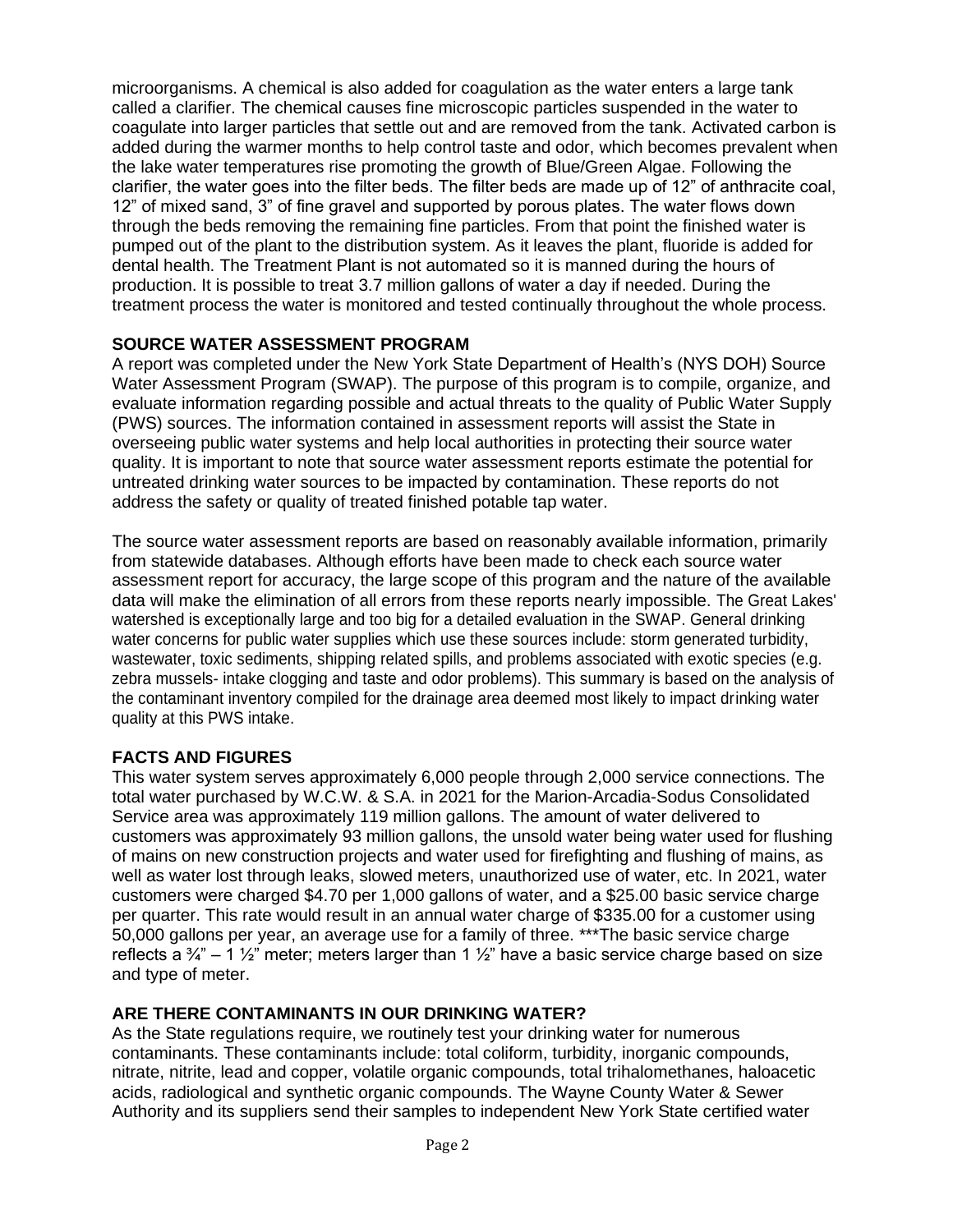quality testing laboratories. The accompanying table depicts which compounds were detected in your drinking water. The State allows us to test for some contaminants less than once per year because the concentrations of these contaminants do not change frequently. Some of our data, though representative, are more than one year old.

It should be noted that all drinking water, including bottled drinking water, may be reasonably expected to contain at least small amounts of some contaminants. The presence of contaminants does not necessarily indicate that water poses a health risk. More information about contaminants and potential health effects can be obtained by calling the EPA's Safe Drinking Water Hotline (800) 426-4791 or log on to EPA's Drinking Water Website: [www.epa.gov/safewater/.](http://www.epa.gov/safewater/) If you have questions or concerns about the quality of your water, please feel free to contact the Authority or the local office of the NYSDOH.

> **Mr. Martin J. Aman Ms. Sheryl Robbins Wayne County Water & Sewer Authority NYS Department of Health** 3377 Daansen Road 624 Pre-emption Road<br>
> Walworth, NY 14568 6eneva, NY 14456 Walworth, NY 14568 (315) 986-1929 (315) 789-3030 [www.wcwsa.](http://www.wcwsa/)org [www.health.ny.gov](http://www.health.ny.gov/)

The Wayne County Water and Sewer Authority is required to collect and analyze at least six (6) total coliform samples from various points within the Authority's Marion-Arcadia-Sodus distribution system per month. No samples exceeded New York State Health Department or EPA drinking water standards.

# *IMPORTANT INFORMATION ABOUT YOUR DRINKING WATER*

The accompanying table shows the *detected results only* of monitoring for the period of January 1 to December 31, 2021, based upon information as provided by our suppliers**.** 

| Contaminant                         | <b>Units</b>          | <b>Violation</b><br>Yes/No | <b>MCLG</b>    | <b>MCL</b>                                  | Date of<br><b>Sample</b> | Town of<br>Williamson        | <b>WCWSA</b>         | Likely<br><b>Source</b>                                                                           |
|-------------------------------------|-----------------------|----------------------------|----------------|---------------------------------------------|--------------------------|------------------------------|----------------------|---------------------------------------------------------------------------------------------------|
| <b>Microbiological Contaminants</b> |                       |                            |                |                                             |                          |                              |                      |                                                                                                   |
| Turbidity-<br>Distribution          | <b>NTU</b>            | No                         | N/A            | $NTU=5$                                     | Daily                    | $100\% < 0.75$               | <b>NS</b>            | Soil runoff                                                                                       |
| Turbidity-Plant<br>(See footnote 2) | <b>NTU</b>            | No                         | N/A            | TT=95% of<br>samples<br>$\leq 0.3$          | Continuous               | $0.022$ to<br>0.05           | <b>NS</b>            | Soil runoff                                                                                       |
| <b>Total Coliform</b>               | Positive/<br>Negative | <b>No</b>                  | Neg.           | $MCL=2$ or<br>more<br>positive per<br>month | Monthly                  | None                         | None                 | Naturally present in the<br>environment                                                           |
| <b>Inorganic Contaminants</b>       |                       |                            |                |                                             |                          |                              |                      |                                                                                                   |
| Copper                              | ug/l                  | <b>No</b>                  | 1300           | $AL=1300$                                   | 8/27/20                  | $90% = 0.1$<br>0.0053-0.29   | 0.1<br>0.0053-0.29   | Corrosion of plumbing-erosion<br>of natural deposits                                              |
| (see footnote 3)                    |                       |                            |                |                                             |                          |                              |                      |                                                                                                   |
| Lead<br>(see footnote 3)            | ug/l                  | <b>No</b>                  | $\Omega$       | $AL=15$                                     | 8/27/20                  | $90% = 3.1$<br><b>ND-4.7</b> | 3.1<br><b>ND-4.7</b> | Corrosion of plumbing-erosion<br>of natural deposits                                              |
| <b>Barium</b>                       | mg/l                  | <b>No</b>                  | $\overline{c}$ | 2                                           | 5/27/21                  | 0.024                        | <b>NS</b>            | Discharge of drilling wastes, or<br>metal refineries; Erosion of<br>natural deposits              |
| <b>Nitrate</b>                      | mg/l                  | <b>No</b>                  | 5              | 10                                          | 5/14/21                  | 0.47                         | <b>NS</b>            | Runoff from fertilizer use.<br>discharge from metal<br>refineries, erosion of natural<br>deposits |
| Fluoride                            | mg/l                  | No                         | n/a            | 2.2                                         | Daily                    | $0.57 - 0.85$                | <b>NS</b>            | Water additive that promotes<br>strong teeth.                                                     |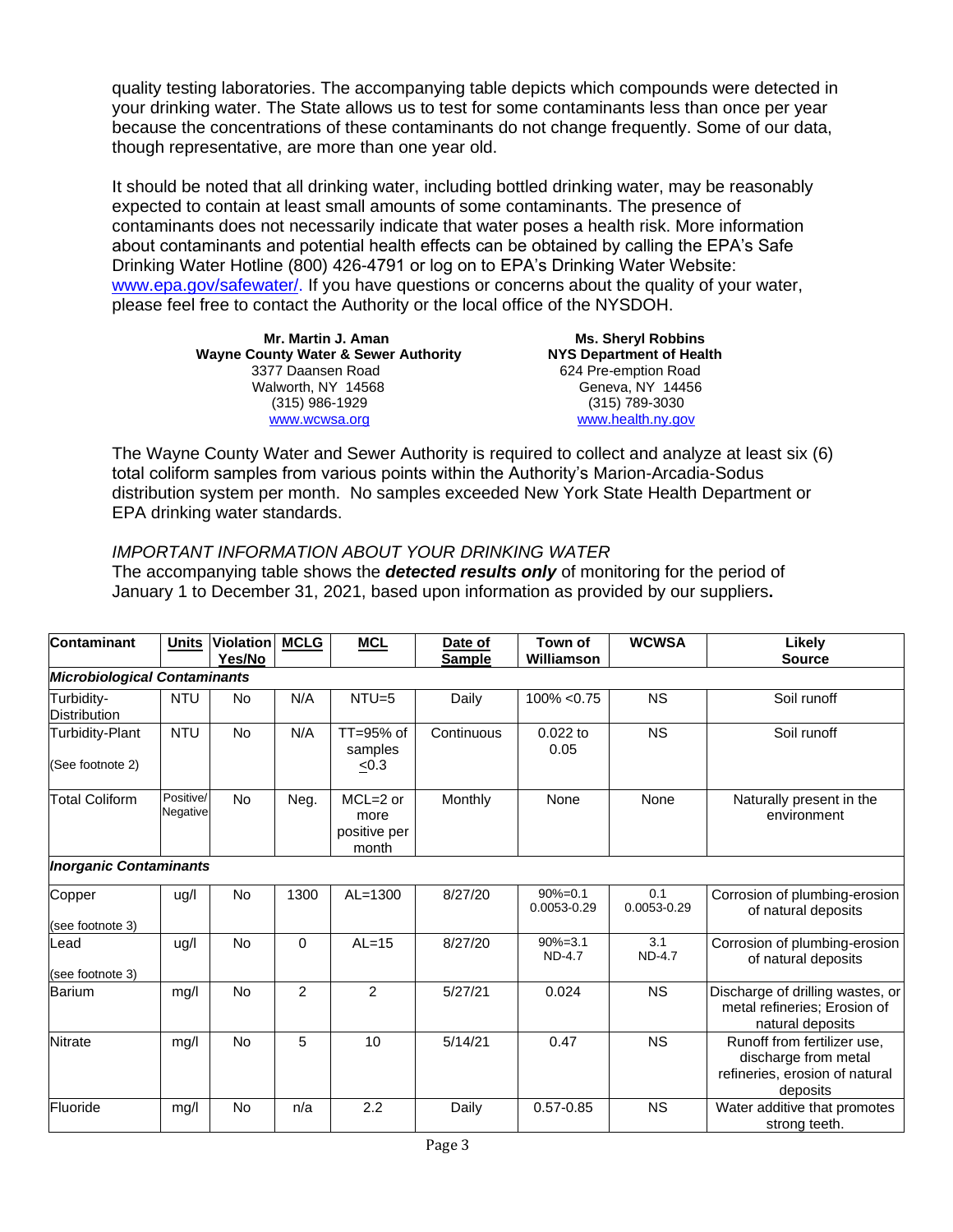| Chromium                                               | mg/l       | No        | $\overline{c}$ | $\overline{c}$ | 5/27/21           | <b>ND</b>                      | <b>NS</b>                 | Discharge from steel and pulp<br>mills; Erosion of natural<br>deposits                                                                     |
|--------------------------------------------------------|------------|-----------|----------------|----------------|-------------------|--------------------------------|---------------------------|--------------------------------------------------------------------------------------------------------------------------------------------|
| Asbestos                                               | <b>MFL</b> | No        | $\overline{7}$ | $\overline{7}$ | 5/26/2017         | <b>ND</b>                      | <b>ND</b>                 | Decay or asbestos cement<br>water mains, erosion of natural<br>deposits                                                                    |
| Nickel                                                 | mg/l       | No        | n/a            | 50             | 6/2/21            | 0.0018                         | <b>NS</b>                 | Nickel occurs naturally in soils,<br>ground water and surface<br>waters                                                                    |
| Antimony                                               | mg/l       | No        | 0.006          | 0.006          | 5/27/21           | <b>ND</b>                      | <b>NS</b>                 | Discharge from petroleum<br>refineries; fire retardants;<br>ceramics; electronics; solder                                                  |
| Thallium                                               | mg/l       | No        | 0.002          | 0.002          | 5/27/21           | <b>ND</b>                      | <b>NS</b>                 | Leaching from ore processing<br>sites; discharge from<br>electronics, glass, and drug<br>factories                                         |
| Alkalinity                                             | mg/l       | <b>No</b> | n/a            | n/a            | Monthly           | 98-68                          | n/a                       | Naturally present in the<br>environment                                                                                                    |
| <b>Organic Contaminants</b>                            |            |           |                |                |                   |                                |                           |                                                                                                                                            |
| Organic Carbon                                         | mg/l       | No        | n/a            | n/a            | Monthly           | $2.4 - 1.3$                    | n/a                       | Naturally present in the<br>environment                                                                                                    |
| <b>Disinfection Byproducts</b>                         |            |           |                |                |                   |                                |                           |                                                                                                                                            |
| Total<br>Trihalomethanes<br>(TTHM)<br>(see footnote 4) | ug/l       | No        | n/a            | 80             | Quarterly<br>2021 | Stage II<br>46.5<br>$(26-48)$  | 70.3<br>$(21-71)$<br>2021 | Byproduct of drinking water disinfection<br>needed to kill harmful organisms.<br>TTHMs are formed when source water<br>contains organics   |
| <b>Haloacetic Acids</b><br>(HAA5)<br>(see footnote 4)  | ug/l       | No        | n/a            | 60             | Quarterly<br>2021 | Stage II<br>31.25<br>$(15-30)$ | 22.4<br>$(11-37)$<br>2021 | Byproduct of drinking water<br>disinfection                                                                                                |
| <b>Synthetic Organic Compounds</b>                     |            |           |                |                |                   |                                |                           |                                                                                                                                            |
| Perfluorooctanoic<br>Acid (PFOA)                       | Ng/L       | No        | N/A            | 10             | Quarterly         | <b>ND</b>                      | N/A                       | Released into the environment<br>from widespread use I<br>commercial and industrial<br>applications                                        |
| Perfluorooctanes<br>ulfonic Acid<br>(PFOS)             | Ng/L       | <b>No</b> | N/A            | 10             | Quarterly         | $2.4 - 2.7$                    | N/A                       | Released into the environment<br>from widespread use I<br>commercial and industrial<br>applications                                        |
| 1, 4 Dioxane                                           | Ug/L       | No        | $\mathbf{1}$   | N/A            | Quarterly         | ND-0.25                        | <b>NS</b>                 | Released into the environment<br>from commercial and industrial<br>sources and is associated with<br>inactive and hazardous waste<br>sites |
| <b>Radioactive Particles</b>                           |            |           |                |                |                   |                                |                           |                                                                                                                                            |
| Radium - 226<br>(see footnote 1)                       | pCi/l      | No        | 5              | 5              | 5/13/2020         | <b>ND</b>                      | <b>NS</b>                 | Erosion of natural deposits                                                                                                                |
| Radium - 228<br>(see footnote 1)                       | pCi/l      | No        | $\sqrt{5}$     | 5              | 5/13/2020         | 2.7                            | <b>NS</b>                 | Erosion of natural deposits                                                                                                                |

#### Table Footnotes:

- 1. The State considers 50 pCi/L to be the level of concern for beta particles.
- 2. Turbidity is a measure of the cloudiness of the water. It Is tested because it is a good indicator of the effectiveness of a filtration system. The highest single turbidity measurement (0.059 NTU) for the year occurred during April 23, 2021 with an average for the year at .031 NTU. State regulations require that turbidity must always be below 1 NTU. The regulations require that 95% of the turbidity samples collected have measurements below 0.3 NTU. The levels recorded were within the acceptable range allowed and did not constitute a treatment technique violation.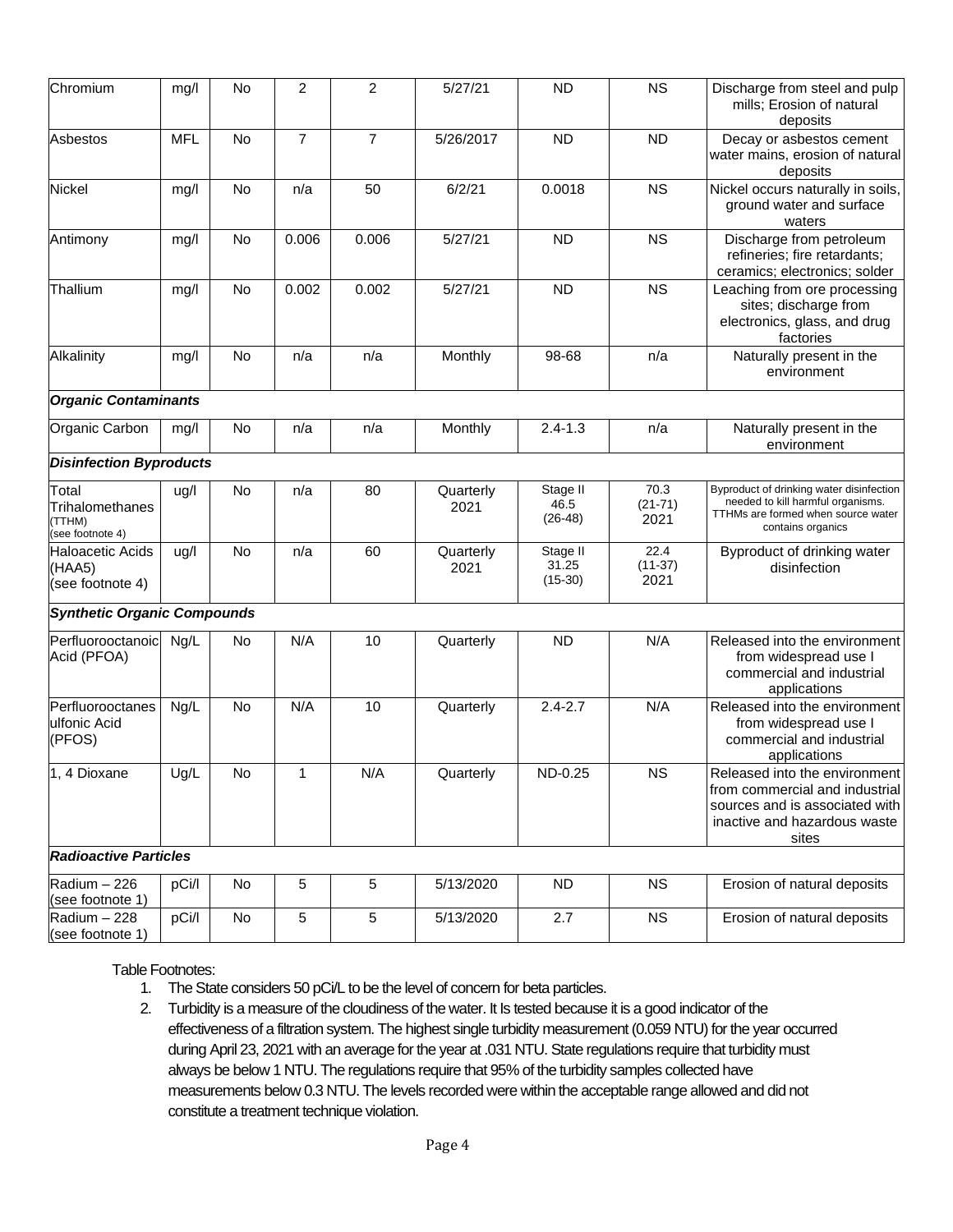- 3. These levels represent the 90<sup>th</sup> percentile of the 31 sites tested. No sites exceeded the Action Levels.
- 4. This represents the highest locational running annual average calculated quarterly from data collected quarterly.

Samples for Stage II were collected 2/10/21, 5/13/21, 8/12/21 & 11/18/21 on Arbor Rd and at the Williamson High School which were selected during Stage I evaluations of the water system within the Williamson Water District. The range of the samples are in parenthesis. For the Water Authority sampling was done 4 times during 2021 at two locations.

**Lead:** Lead in drinking water is rarely the sole cause of lead poisoning, but it can add to a person's total lead exposure. All potential sources of lead in the household should be identified and removed, replaced or reduced. Please visit our website, [www.wcwsa.org](http://www.wcwsa.org/) for more information on lead.

**Copper**: Copper is an essential nutrient, but some people who drink water containing copper in excess of the action level over a relatively short period of time could experience gastrointestinal distress. Some people who drink water containing in excess of the action level over many years could suffer liver or kidney damage. People with Wilson's Disease should consult their personal doctor.

# **DEFINITIONS OF TERMS IN TABLE**

*Maximum Contaminant Level (MCL)*: The highest level of a contaminant that is allowed in drinking water. MCLs are set as close to the MCLGs as feasible.

*Maximum Contaminant Level Goal (MCLG)*: The level of a contaminant in drinking water below which there is no known or expected risk to health. MCLGs allow for a margin of safety.

*Maximum Residual Disinfectant Level (MRDL)*: The highest level of a disinfectant allowed in drinking water. There is convincing evidence that addition of a disinfectant is necessary for control of microbial contaminants.

*Maximum Residual Disinfectant Level Goal (MRDLG)*: The level of a drinking water disinfectant below which there is no known or expected risk to health. MRDLGs do not reflect the benefits of the use of disinfectants to control microbial contamination.

*Action Level (AL)*: The concentration of a contaminant which, if exceeded, triggers treatment or other requirements which a water system must follow.

*Treatment Technique (TT):* A required process intended to reduce the level of a contaminant in drinking water.

*Non-Detects (ND)*: Laboratory analysis indicates that the constituent is not present.

*Not Sampled (NS)*: This contaminant was not sampled by the supplier.

*Nephelometric Turbidity Unit (NTU)*: A measure of the clarity of water. Turbidity in excess of 5 NTU is just noticeable to the average person.

*Milligrams per liter (mg/l)*: Corresponds to one part of liquid in one million parts of liquid (parts per million - ppm).

*Micrograms per liter (ug/l)*: Corresponds to one part of liquid in one billion parts of liquid (parts per billion - ppb).

*Picocuries per liter (pCi/L)*: A measure of the radioactivity in water.

*Millirems per year (mrem/yr)*: A measure of radiation absorbed by the body.

*Million Fibers per Liter (MFL)*: A measure of the presence of asbestos fibers that are longer than 10 micrometers.

**Nanograms per liter (Ng/L):** Corresponds to on part of liquid in one trillion parts of liquid (parts per trillion-ppt).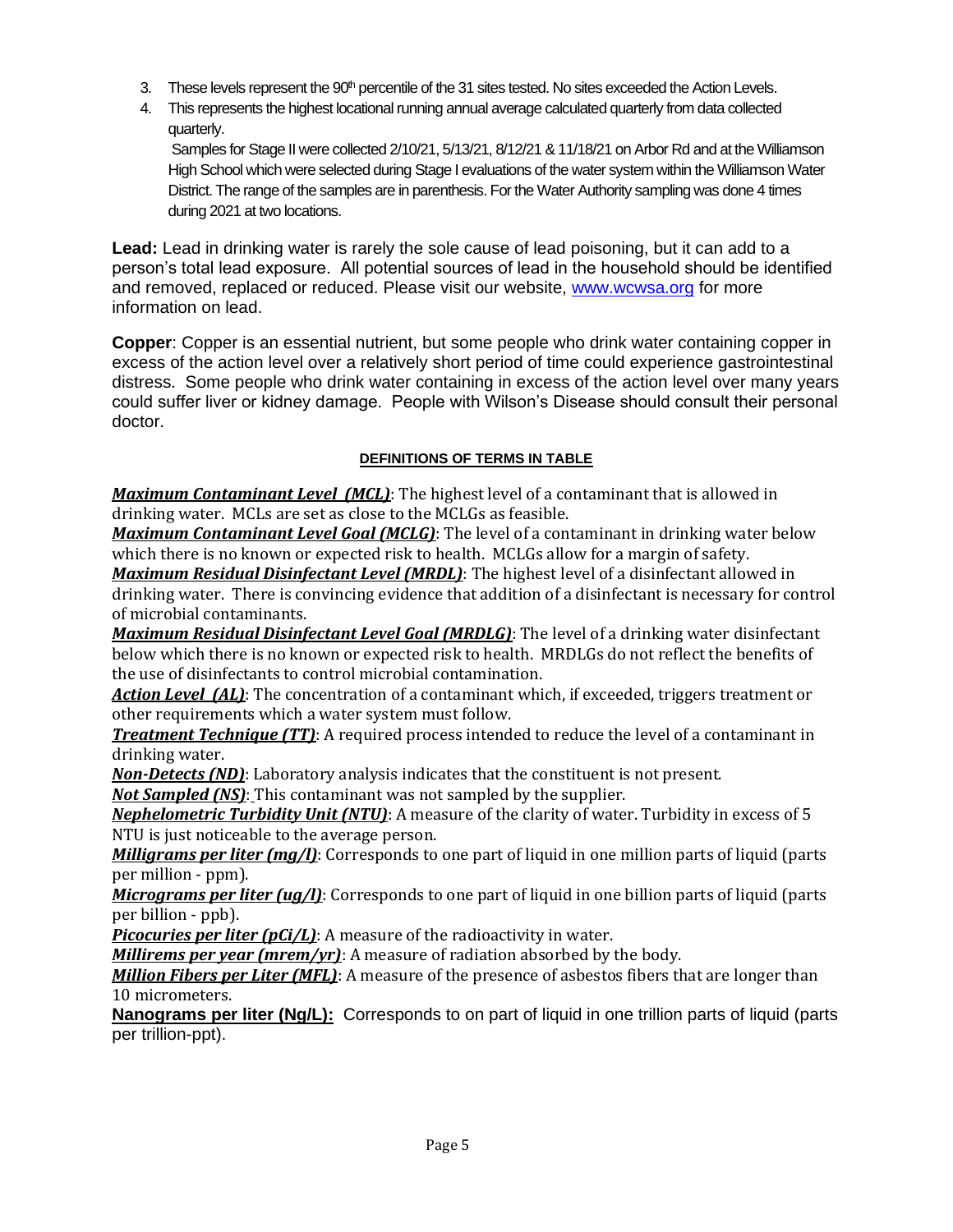# **WHAT DOES THIS INFORMATION MEAN?**

As you can see by the above table, our system had no violations. We have learned through our monitoring and testing that some contaminants have been detected; however, these contaminants were detected below the level allowed by the State. We work hard so that your drinking water meets or exceeds all Federal and State requirements. The EPA has determined that your water IS SAFE at these levels.

# **IS OUR WATER SYSTEM MEETING OTHER RULES THAT GOVERN OPERATIONS?**

During 2021 our system was in compliance with applicable State drinking water operating, monitoring and reporting requirements.

# **DO I NEED TO TAKE SPECIAL PRECAUTIONS?**

Although our drinking water met or exceeded state and federal regulations, some people may be more vulnerable to disease causing microorganisms or pathogens in drinking water than the general population. Immuno-compromised persons such as persons with cancer undergoing chemotherapy, persons who have undergone organ transplants, people with HIV/AIDS or other immune system disorders, some elderly, and infants can be particularly at risk from infections. These people should seek advice from their health care provider about their drinking water. EPA/CDC guidelines on appropriate means to lessen the risk of infection by Cryptosporidium, Giardia and other microbial pathogens are available from the Safe Drinking Water Hotline (800- 426-4791).

### **INFORMATION ON FLUORIDE ADDITION**

This system is one of many water systems in New York State that provides drinking water with controlled, low level fluoride for consumer dental health protection. According to the United States Centers for Disease Control, fluoride is very effective in preventing cavities when present in drinking water at a properly controlled level. To ensure that the fluoride supplement in your water provides optimal dental protection, fluoride levels are monitored on a daily basis to make sure fluoride is maintained at a target level of 0.7 mg/l. During 2021 monitoring showed fluoride levels in your water were within 0.2 mg/l of the target level for 99% of the time. None of the monitoring results showed fluoride at levels that approach the 2.2 mg/l MCL for fluoride.

### **WHY SAVE WATER AND HOW TO AVOID WASTING IT?**

Although our system has an adequate amount of water to meet present and future demands, there are a number of reasons why it is important to conserve water.

Saving water saves energy and some of the costs associated with both of these necessities of life; Saving water reduces the cost of energy required to pump water and the need to construct costly new transmission mains, wells, pumping systems and water towers; and

Saving water lessens the strain on the water system during a dry spell or drought, helping to avoid severe water use restrictions so that essential fire fighting needs are met.

You can play a role in conserving water by becoming conscious of the amount of water your household is using, and by looking for ways to use less whenever you can. Conservation tips include:

- Automatic dishwashers use 4-6 gallons for every cycle, regardless of how many dishes are loaded. So, get a run for your money and load it to capacity.
- Turn water off while shaving and/or brushing your teeth. Take showers instead of baths.
- Check every faucet in your home for leaks. Just a slow drip can waste 15 to 20 gallons a day. Fix it and you can save almost 6,000 gallons per year.
- Check your toilets for leaks by putting a few drops of food coloring in the tank, watch for a few minutes to see if the color shows up in the bowl. It is not uncommon to lose up to 100 gallons a day from one of these otherwise invisible toilet leaks. Fix it and you can save more than 30,000 gallons a year.
- Use your water meter to detect hidden leaks. Simply turn off all taps and water using appliances. Then check the meter after 15 minutes; if it moved, you have a leak.